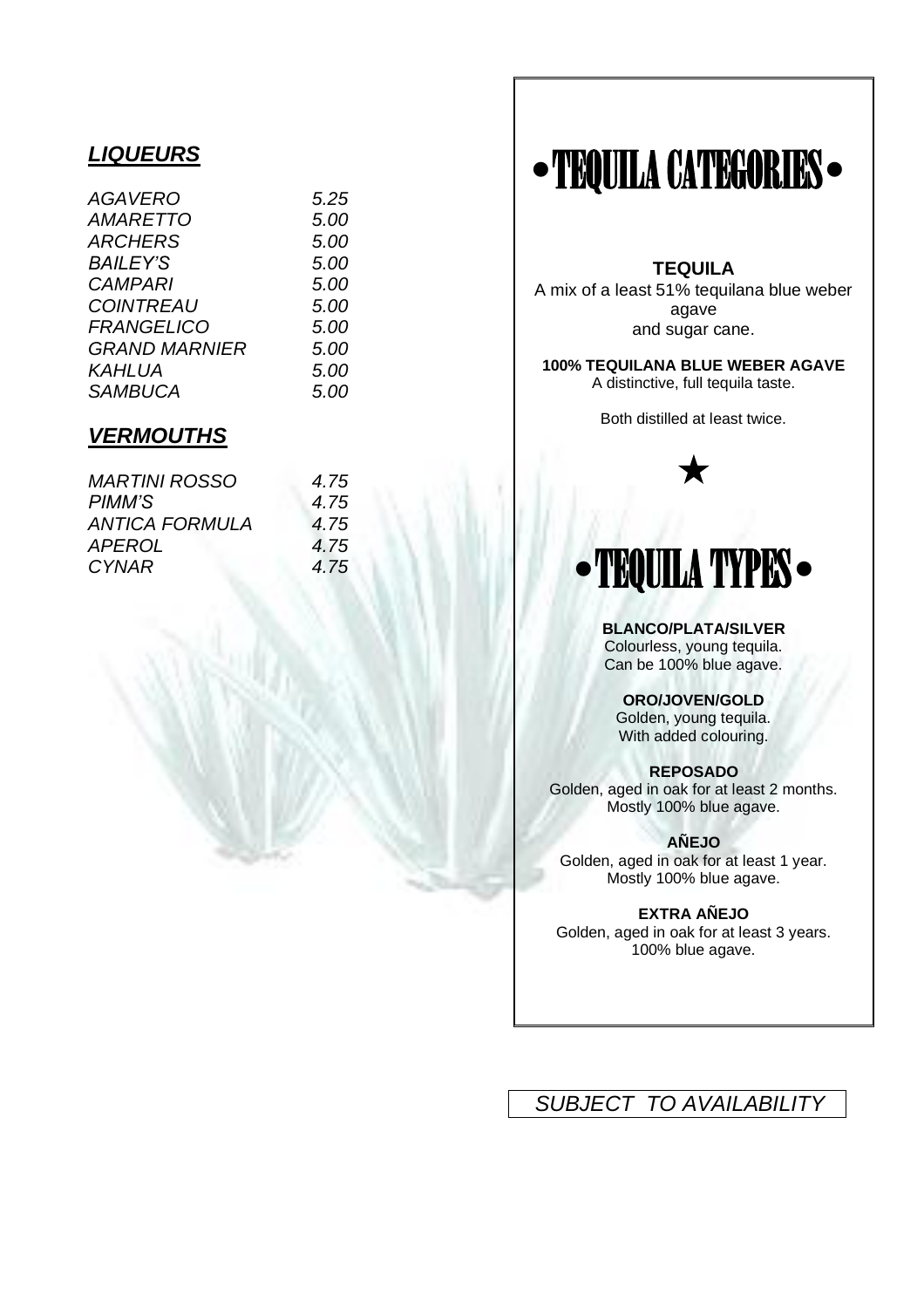# *TEQUILAS*

| AMBAR               | Reposado<br>Añejo<br>Extra Añejo     | 6.50<br>7.50<br>15.00 |
|---------------------|--------------------------------------|-----------------------|
| <b>AQUARIVA</b>     | <b>Blanco</b><br>Reposado<br>Premium | 5.50<br>6.00          |
|                     | Reposado                             | 6.50                  |
| <b>ARETTE</b>       | <b>Blanco</b>                        | 5.50                  |
|                     | Reposado                             | 6.00                  |
|                     | Añejo                                | 7.50                  |
|                     | Extra Añejo                          | 35.00                 |
| <b>ASOMBROSO</b>    | <b>Blanco</b>                        | 8.00                  |
|                     | Extra Añejo                          | 15.00                 |
| <b>BATANGA</b>      | <b>Blanco</b>                        | 5.25                  |
|                     | Reposado                             | 5.50                  |
| <b>CABO WABO</b>    | <b>Blanco</b>                        | 6.00                  |
|                     | Reposado                             | 7.00                  |
|                     | Anejo                                | 7.50                  |
| <b>CABRITO</b>      |                                      | 5.25                  |
|                     | Reposado                             |                       |
| <b>CABRESTO</b>     | Extra Añejo                          | 7.00                  |
| CALLE <sub>23</sub> | <b>Blanco</b>                        | 5.50                  |
|                     | Reposado                             | 6.00                  |
|                     | Añejo                                | 6.50                  |
| CASCO VIEJO         | Blanco                               | 5.25                  |
|                     | Reposado                             | 5.50                  |
|                     | <b>Blanco</b>                        | 5.50                  |
| <b>CAZADORES</b>    |                                      |                       |
|                     | Reposado<br>Añejo                    | 6.50<br>7.50          |
| <b>CASA AMIGOS</b>  | <b>Blanco</b>                        | 7.00                  |
|                     | Reposado                             | 8.00                  |
|                     | Añejo                                | 9.00                  |
| <b>CENTINELA</b>    | <b>Blanco</b>                        | 6.00                  |
| <b>CHAMUCOS</b>     | <b>Blanco</b>                        | 7.00                  |

# *SPIRITS*

## *VODKAS*

| ELEMENT 29 (house vodka) | 5.25 |
|--------------------------|------|
| <b>CRYSTAL HEAD</b>      | 7.00 |

## *GINS*

| <b>BOXER GIN (house gin)</b> | 5.25 |
|------------------------------|------|
| <b>GIN MARE</b>              | 6.50 |

## *RUMS*

| CHAIRMANS RESERVE (house rum)5.25 |      |
|-----------------------------------|------|
| <b>CHAIRMANS RESERVE SPICED</b>   | 5.50 |
| <b>BACARDI</b>                    | 5.00 |
| <b>KRAKEN</b>                     | 5.50 |
| <b>HAVANA 3 YEARS</b>             | 6.00 |
| <b>HAVANA 7 YEARS</b>             | 6.50 |
| <b>CHARANDA EL TARASCO SILVER</b> | 7.00 |
| CHARANDA EL TARASCO AGED          | 7.50 |
| <b>CHARANDA EL TARASCO</b>        |      |
| <b>EXTRA AGED</b>                 | 8.OO |

## *BRANDY AND WHISKY*

| <b>JULES CLAIRON</b> (house brandy)<br><b>CALVADOS</b> | 5.25<br>5.50 |
|--------------------------------------------------------|--------------|
| <b>GRAND ARMAGNAC</b>                                  | 8.00         |
| <b>BELLS</b> (house whisky)                            | 5.25         |
| <b>JAMESON</b><br><b>JACK DANIEL'S</b>                 | 5.75<br>5.50 |
| <b>WILD TURKEY</b>                                     | 6.50         |
| <b>SOUTHERN COMFORT</b>                                | 5.50         |
| <b>MAKER'S MARK</b>                                    | 6.50         |
| <b>JOHNNIE WALKER BLACK LABEL</b>                      | 7.50         |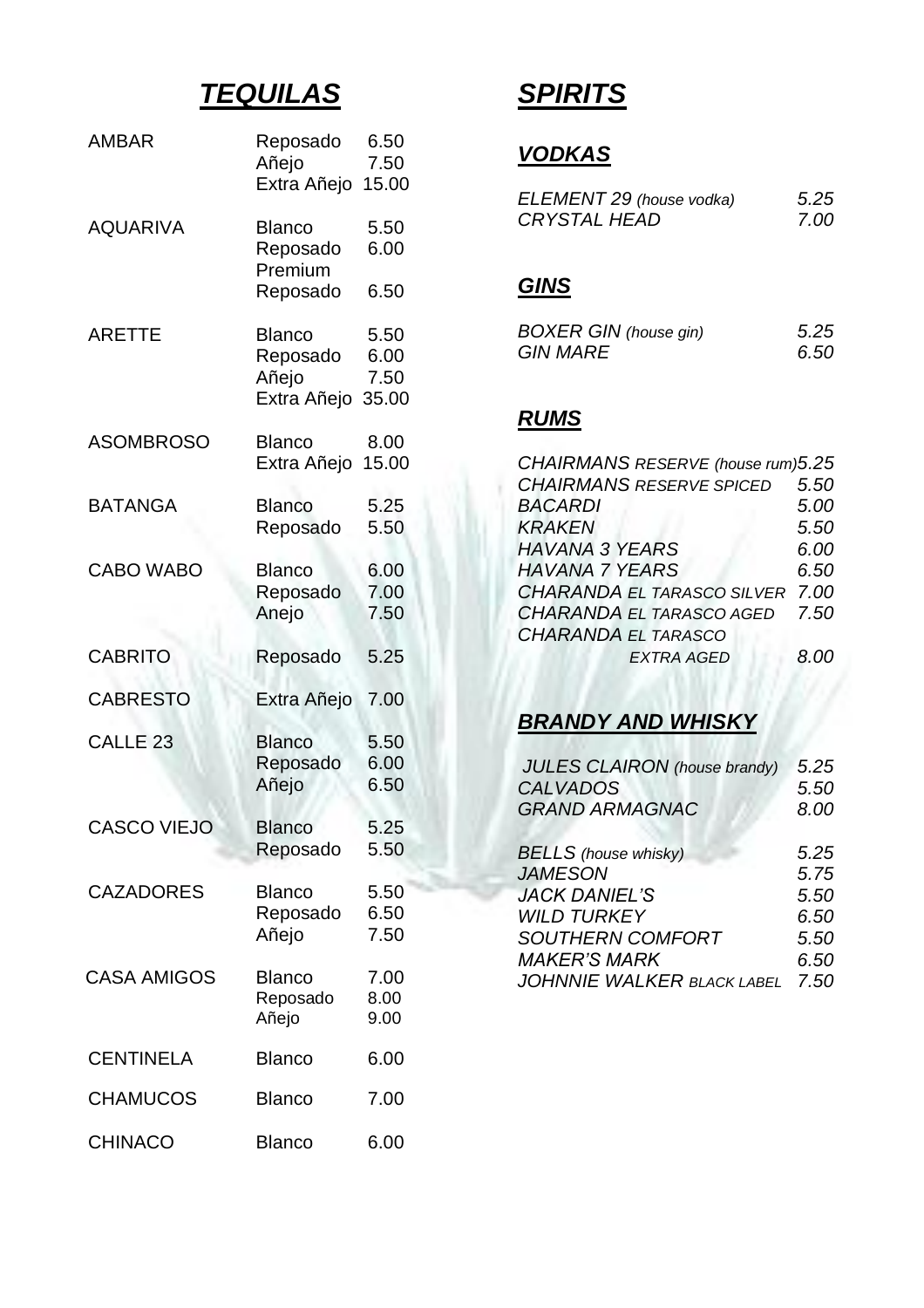| "REPOSADOS"                                                                                                                  |       | CASCAHUIN.                       | Blanco.                                                    | 7.00                   |
|------------------------------------------------------------------------------------------------------------------------------|-------|----------------------------------|------------------------------------------------------------|------------------------|
| LOMA ALTA 2015<br>Sweet cooked cranberry, vanilla,<br>Crème brûlée, ends in bitter cacao.                                    | 7.00  |                                  | Reposado.<br>Anejo.<br><b>Blanco</b>                       | 7.50<br>8.00           |
| <b>LA LATILLA 2015</b><br>Red berries, dark bitter chocolate<br>And slight coconut.                                          | 7.00  |                                  | Tahona.<br>Plata 48%<br>Extra anejo.                       | 9.50<br>8.50.<br>13.00 |
| <b>EL PUERTECITO 2011</b><br>Spicy and oily. Hints of vanilla,<br>Cinnamon and cloves.                                       | 10.00 | <b>CORRALEJO</b>                 | <b>Blanco</b><br>Reposado<br>Añejo                         | 6.00<br>6.50<br>7.00   |
| <b>LOS CORRALES 2010</b><br>Sweet and fruity. Cinnamon,<br>Green olives and tropical fruits.                                 | 11.00 | <b>CURADO'S</b><br><b>BLANCO</b> | <b>Blue Agave</b><br>Cupreata<br>Espadin                   | 6.75<br>6.75<br>6.75   |
| EL REFUGIO 2012<br>green mint, pine, dry hay,<br>Cooked yams, and mandarin.                                                  | 9.00  | <b>DON AGUSTIN</b>               | <b>Blanco</b><br>Reposado                                  | 5.50<br>6.50           |
| <b>PUERTA DEL AIRE 2016</b><br>Freshly cut grass with caramel<br>And toffee lingering through<br>A mildly spicy finish.      | 10.00 | <b>DON FULANO</b>                | Añejo<br><b>Blanco</b><br>Reposado                         | 7.50<br>7.00<br>8.00   |
| <b>LOS FRESNOS 2013</b><br>Extra ripe cooked agave, toffee,<br>Banana, apple and butterscotch.                               | 12.00 | <b>DON JULIO</b>                 | Extra Añejo<br><b>Blanco</b>                               | 13.00<br>6.50          |
| <b>LA MAGUEYERA 2014</b><br>Peach, green tobacco, eucalyptus,<br>And no oak present.                                         | 7.50  |                                  | Reposado<br>Añejo<br>1942                                  | 7.50<br>8.00<br>25.00  |
| <b>EL CARRIZAL 2008</b><br>Floral presence and round<br>Sweetness. Hints of cooked orchard<br>Fruits, vanilla & egg custard. | 12.00 | <b>EL JIMADOR</b>                | <b>Blanco</b><br>Reposado<br>Añejo                         | 5.25<br>5.50<br>6.00   |
| EL VERGEL 2007<br>Spicy and oily. Hints of vanilla,<br>Cinnamon & cloves. Very fruity finish.                                | 13.00 | <b>EXCELLIA</b>                  | <b>Blanco</b><br>Añejo                                     | 5.50<br>7.50           |
| <b>LAS AGUILAS 2017</b><br>Pineapple, crème brûlée, maple syrup,<br>Coffee, cooked artichoke, white pepper, Nutmeg.          | 10.00 | <b>FORTALEZA</b>                 | <b>Blanco</b><br>Reposado<br>Añejo<br>Still strength 10.00 | 9.50<br>11.50<br>16.00 |
| <u>"AÑEJOS"</u>                                                                                                              |       | G <sub>4</sub>                   | <b>Blanco</b>                                              | 6.00                   |
| EL BAJIO 2018<br>Dried pepper, slightly salty, mineral,<br>Cinnamon and long finish.                                         | 7.00  |                                  | Reposado<br>Añejo<br>Extra Añejo                           | 6.50<br>7.00<br>8.50   |
| <u> "AÑEJO SINGLE BARREL"</u>                                                                                                |       | <b>TERRALTA</b>                  | <b>Blanco</b>                                              | 6.50                   |
| <b>LOS FRESNOS 2013</b><br>Radish, jicama, white pepper, green<br>Apple, long finish into fennel, red stone fruit.           | 10.00 |                                  | Reposado<br>Añejo<br>Extra Añejo                           | 7.50<br>8.50<br>9.50   |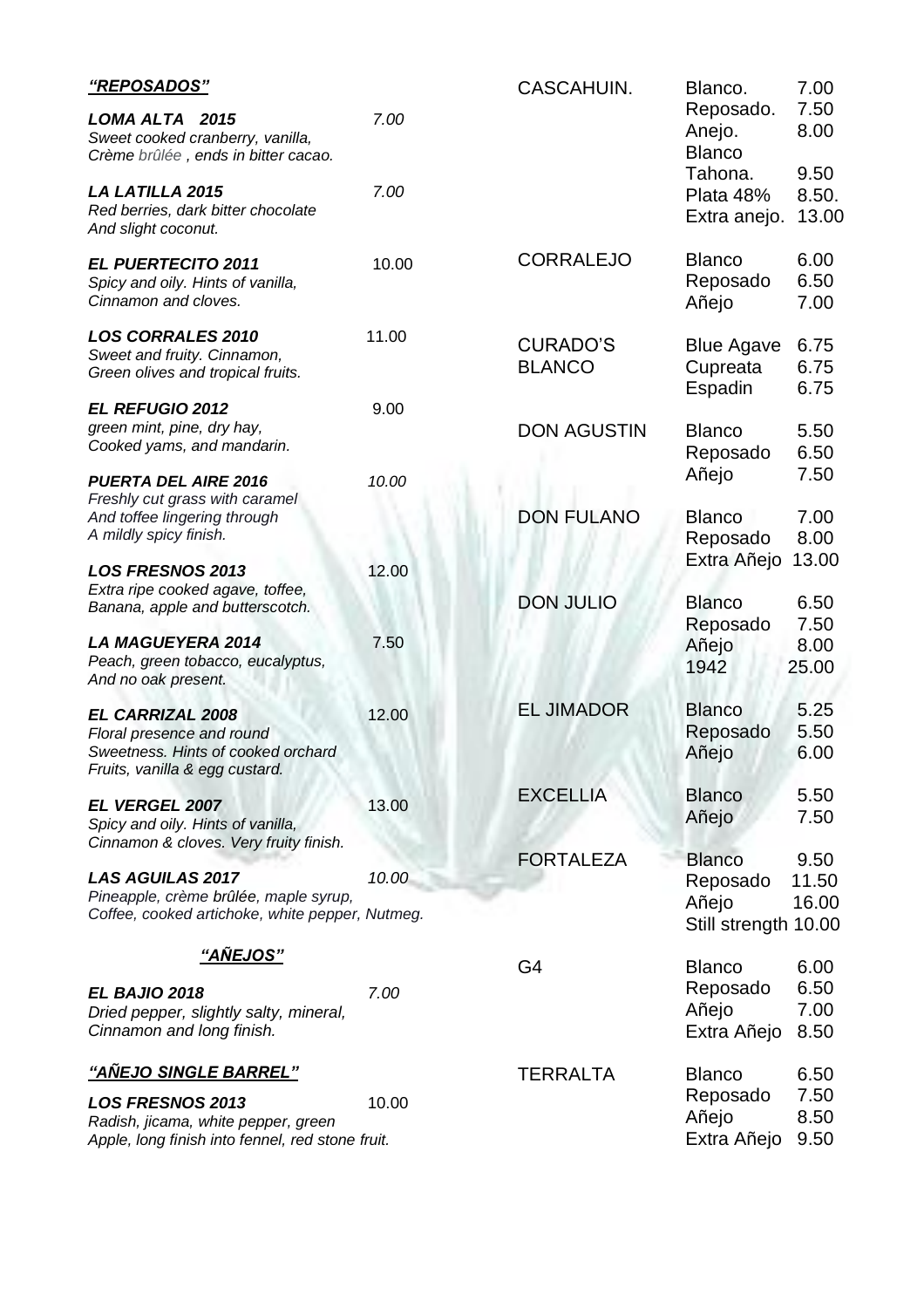| <b>GRAN ORENDAIN</b>               | <b>Blanco</b><br>Reposado<br>Añejo<br>Extra Añejo                                                                                                          | 5.50<br>6.00<br>6.50<br>8.00                    |
|------------------------------------|------------------------------------------------------------------------------------------------------------------------------------------------------------|-------------------------------------------------|
| <b>PASOTE</b>                      | <b>Blanco</b><br>Reposado<br>Anejo.<br>Extra Añejo                                                                                                         | 9.50<br>11.50<br>16.00<br>25.00                 |
| <b>GRAN</b><br><b>CENTENARIO</b>   | Plata<br>Reposado<br>Añejo                                                                                                                                 | 5.50<br>6.50<br>7.50                            |
| <b>HERRADURA</b>                   | <b>Blanco</b><br>Reposado<br>Añejo<br>Reserva<br>Extra Añejo                                                                                               | 6.50<br>7.50<br>8.00<br>13.00<br>35.00          |
| <b>HERENCIA DE</b><br><b>PLATA</b> | <b>Blanco</b><br>Reposado                                                                                                                                  | 5.50<br>6.00                                    |
| <b>JOSE CUERVO</b>                 | Cuervo<br>Gold<br><b>Traditional</b><br><b>Blanco</b><br><b>Tradicional</b><br>Reposado<br>Platino<br>Reserva de<br>la Familia<br>Coleccion<br>Extra Añejo | 5.00<br>5.25<br>5.50<br>9.00<br>15.00<br>125.00 |
| <b>MAESTRO</b><br><b>DOBEL</b>     | <b>Blanco</b><br>Humito<br>Diamante                                                                                                                        | 6.50<br>7.50<br>9.00                            |
| <b>MARACAME</b>                    | <b>Blanco</b><br>Reposado<br>Añejo                                                                                                                         | 7.50<br>8.50<br>9.50                            |
| <b>OCHO CURADO</b>                 |                                                                                                                                                            | 5.50                                            |
| <b>OLMECA</b><br><b>ALTOS</b>      | <b>Blanco</b><br>Reposado<br>Añejo                                                                                                                         | 5.50<br>6.00<br>6.50                            |

# *OCHO VINTAGES*

#### *"BLANCOS"*

| LOMA ALTA 2015<br>Grapefruit, menthol, tutti fruitti,<br>Pepper, pineapple, creamy, nutmeg,<br>Cinnamon, mezcal like | 6.50  |
|----------------------------------------------------------------------------------------------------------------------|-------|
| <b>LOS NOPALES 2017</b><br>Sweet, earthy, camomile<br>And flan caramel.                                              | 6.95  |
| <b>PUERTA DEL AIRE 2016</b><br>Brown sugar, coffee, cacao,<br>White rum and basil.                                   | 7.95  |
| LA LATILLA 2015<br>Cooked pineapple, pear, butter,<br>Apple cider and roast agave.                                   | 8.95  |
| <b>EL PUERTECITO 2011</b><br>Olives, cacao and nutmeg.<br>Spicy dry finish.                                          | 9.00  |
| <b>LOS CORRALES 2010</b><br>Very peppery, creamy.<br>Mint and coffee finish.                                         | 10.00 |
| <b>LOS MANGOS 2010</b><br>Sweet, buttery and peppery.<br>Tropical fruits. Butterscotch finish.                       | 10.00 |
| <b>CERRITO San Agustin 2009</b><br>Very peppery. Fruity and creamy.<br>Hints of mint and coffee.                     | 10.00 |
| <b>LAS POMEZ 2008</b><br>Sweet then dry. Hints of prunes,<br>Cloves and orange. Citrus finish.                       | 11.00 |
| <b>LA RIVERA 2007</b><br>Aromatic, herbal and fruity.<br>Hints of pineapple and pear.                                | 12.00 |
| <b>LOS FRESNOS 2013</b><br>Fresh cracked black pepper, nutmeg,<br>Violets and blue agave.                            | 7.00  |
| <b>EL REFUGIO 2012</b><br>Pomegranate, guava, tutti-frutti<br>Grapefruit and peppermint.                             | 8.00  |
| <i><b>LA MAGUEYERA 2014</b></i><br>Spearmint chewing gum, lime zest,<br>White pepper, sugar and gooseberry.          | 6.50  |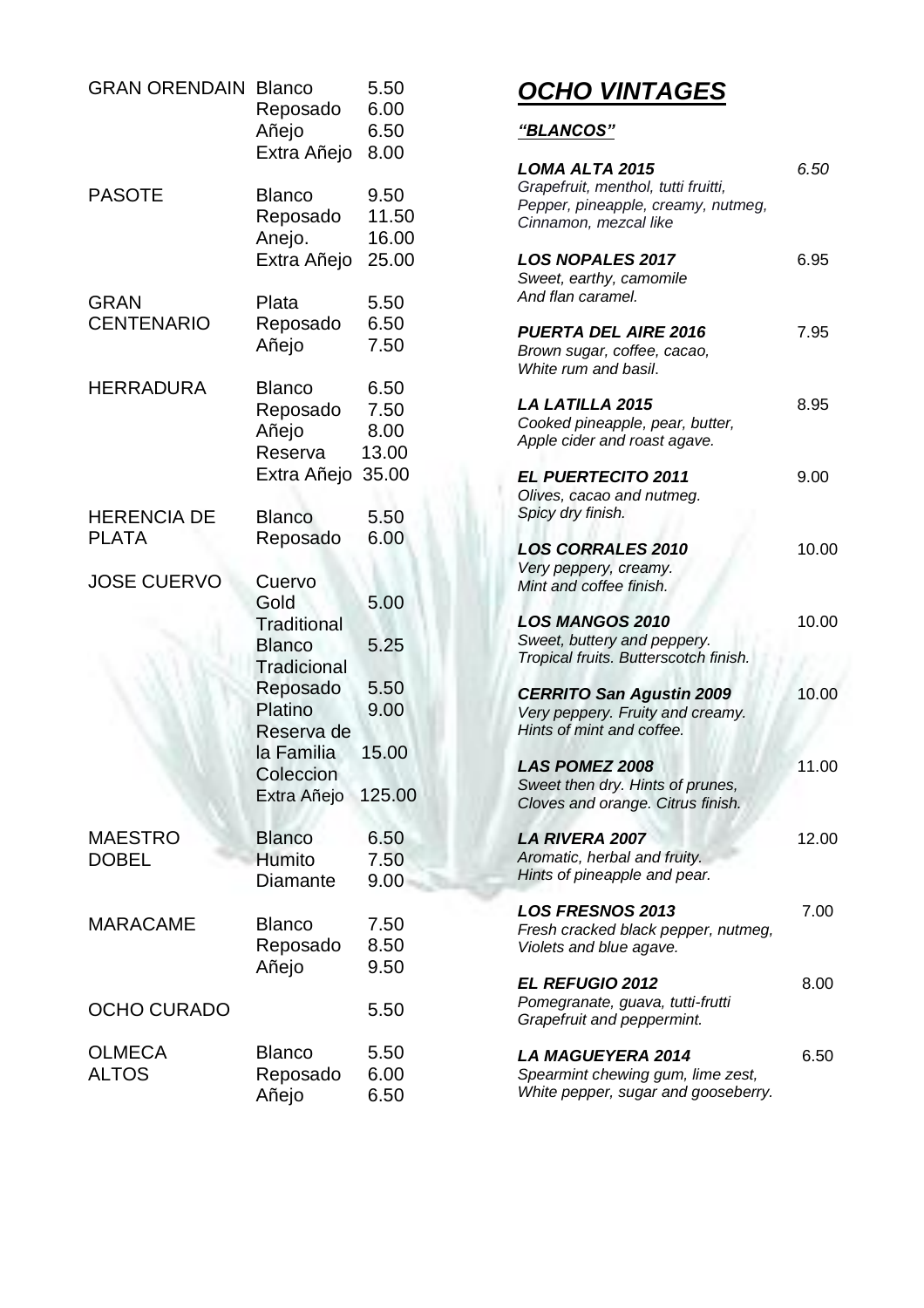| ILEGAL               | <b>Blanco</b><br>Reposado<br>Añejo                                  | 7.50<br>9.00<br>13.00                          |
|----------------------|---------------------------------------------------------------------|------------------------------------------------|
| KOCH                 | Espadin<br>Ensamble<br>Madrecuishe<br>Barril<br>Tepextate<br>Coyote | 5.50<br>8.00<br>9.00<br>9.00<br>10.00<br>10.50 |
| PAPA DIABLO          | Espadin<br>Especial                                                 | 9.50<br>12.00                                  |
| <b>QUIQUIRIQUI</b>   | Matatlan                                                            | 5.50                                           |
| SAN COSME            | Blanco                                                              | 5.50                                           |
| THE LOST<br>EXPLORER | Tobala                                                              | 15.00                                          |

| <b>PARTIDA</b>                           | Extra Añejo 35.00                                               |                                       |
|------------------------------------------|-----------------------------------------------------------------|---------------------------------------|
| <b>PATRON</b>                            | <b>Blanco</b><br>Reposado<br>Añejo                              | 6.50<br>7.00<br>8.00                  |
| <b>RESERVA DE</b><br><b>LOS GONZALEZ</b> | Reposado                                                        | 8.50                                  |
| <b>SAUZA</b>                             | <b>Hornitos</b><br><b>Blanco</b><br><b>Hornitos</b><br>Reposado | 5.25<br>5.75                          |
| <b>TRES</b>                              | <b>Hornitos</b><br>Añejo                                        | 7.50                                  |
| <b>GENERACIONES</b>                      | <b>Blanco</b><br>Reposado<br>Añejo                              | 6.50<br>8.00<br>8.50                  |
| <b>SIEMBRA AZUL</b>                      | <b>Blanco</b>                                                   | 5.50                                  |
| <b>TAPATIO</b>                           | 110<br><b>Blanco</b><br>Reposado<br>Añejo<br>Extra Añejo        | 5.50<br>5.50<br>6.00<br>7.00<br>25.00 |
| <b>TEQUILA 1800</b>                      | <b>Blanco</b><br>Reposado<br>Añejo                              | 6.00<br>7.00<br>8.50                  |
| <b>TEQUILENO</b>                         | Blanco.<br>Reposado.                                            | 5.25<br>5.50                          |
| <b>TEQUILENO 1959</b>                    | Blanco.<br>Reposado.<br>Anejo.<br>Reposado<br>Rare.             | 7.00<br>8.50.<br>14.50.<br>25.50.     |
| <b>TEZON</b>                             | Reposado<br>Añejo                                               | 6.50<br>7.50                          |

| MEZCAL FLIGHT                                                              |  |
|----------------------------------------------------------------------------|--|
| 20ml Serving per Mezcal                                                    |  |
| <b>BRUXO MEZCALS</b><br>Bruxo X<br>Bruxo 1<br>Bruxo 2<br>13.50             |  |
| <b>DEL MAGUEY MEZCALS:</b><br>Vida<br>Chichicapa<br>Santo Domingo<br>13.50 |  |
|                                                                            |  |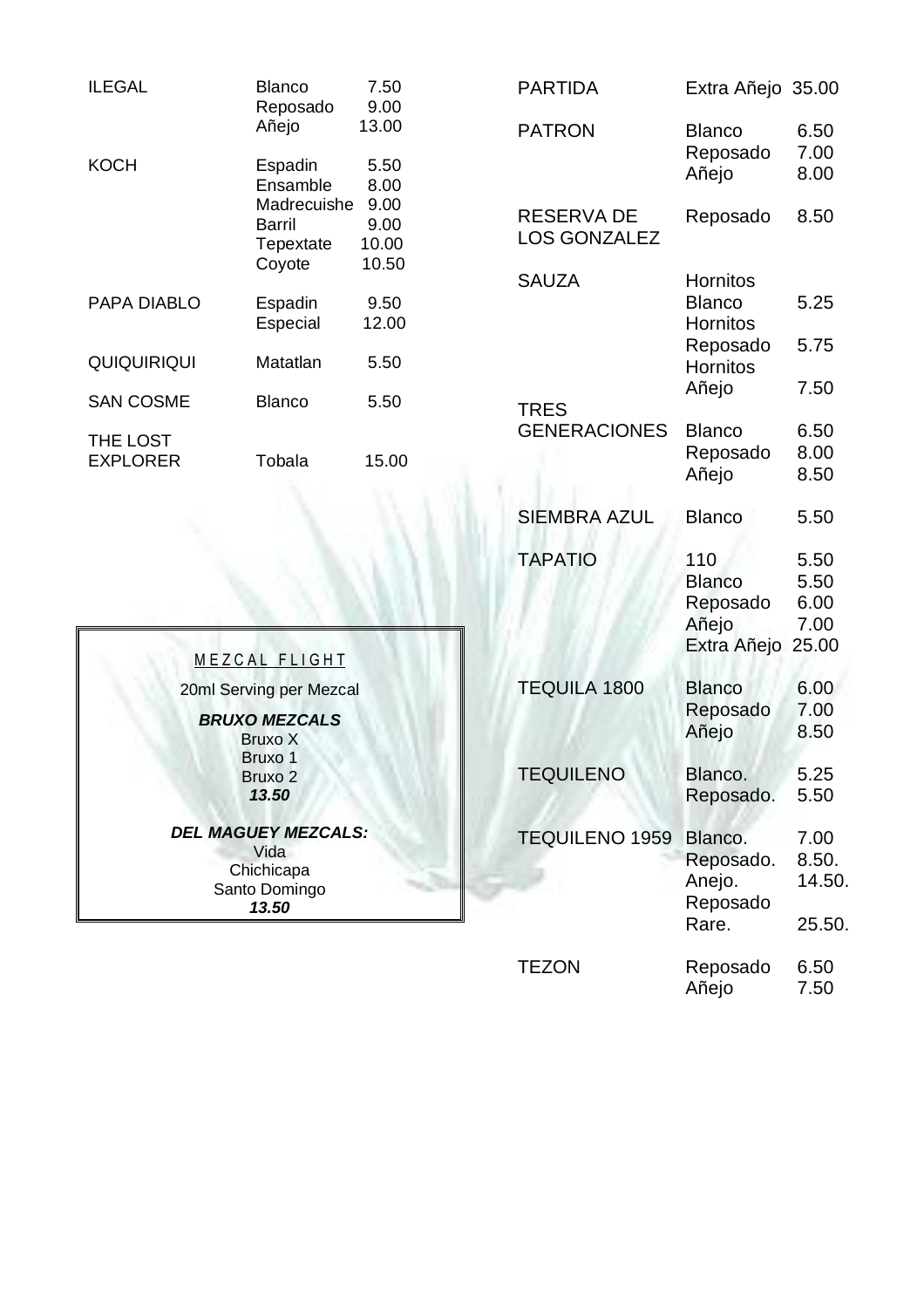# *MEZCALS*

|                                                      | <b>ALIPUS</b>        | San Juan<br>San Andres                 | 8.50<br>8.50   |
|------------------------------------------------------|----------------------|----------------------------------------|----------------|
| FLIGHTS"                                             | <b>BRUXOX</b>        | Espadin<br><b>Barril</b>               | 6.00           |
| servings:                                            | <b>BRUXO No.1</b>    | Espadin                                | 6.50           |
| do & Añejo<br>shot of Sangrita                       | <b>BRUXO No.2</b>    | Pechuga<br>De maguey                   | 7.50           |
| $-13.00$                                             | <b>BRUXO No 3</b>    | <b>Barril</b>                          | 8.50           |
| <b>IN - 13.00</b><br>13.00                           | <b>BRUXO No.4</b>    | Espadin<br>Barril/cuishe               | 9.00           |
|                                                      | <b>BRUXO No.5</b>    | Tobala                                 | 15.00          |
| $A - 13.00$                                          | <b>DOS HOMBRES</b>   | Espadin                                | 8.00           |
| $-12.50$                                             |                      |                                        |                |
| 12.50                                                | <b>CORTE VETUSTO</b> | Tobala                                 | 13.00          |
| <b>IES SAUZA -13.00</b>                              |                      | Ensamble                               | 13.00          |
| $A - 12.00$                                          | <b>DEL MAGUEY</b>    | Arroqueño<br>Chichicapa                | 14.50<br>9.75  |
| $-13.00$                                             |                      | San Luis<br>Del Rio                    | 11.00          |
| <b>BLANCO - 15.00</b><br>as Pómez 2008,<br>ito 2011) |                      | Santo<br>Domingo<br>Crema de<br>Mezcal | 9.50<br>6.00   |
| <b>EPOSADO – 16.00</b>                               |                      | Iberico<br>Jabali                      | 25.00<br>20.00 |
| El Puertecito 2011,                                  |                      | <b>Minero</b>                          | 9.95           |
| ว 2012)                                              |                      | Pechuga<br>Tobala                      | 25.00<br>15.50 |
| <b>D-12.50</b><br>lín and Cupreata)                  |                      | Vida<br>Wild                           | 6.50           |
|                                                      |                      | Papalome<br>Wild                       | 14.50          |
|                                                      |                      | Tepextate<br>San Pablo                 | 14.50          |
|                                                      |                      | Ameyaltepec                            | 14.50          |
|                                                      | <b>DERRUMBES</b>     | Oaxaca<br>Michoacan                    | 7.00<br>8.00   |

#### *"T E Q U I L A F L I G H T S"*

Three 20 ml Blanco, Reposa accompanied by a

**CALLE 23 – 13.00**

**DON AGUST** 

**1800 – 13.00**

**HERRADUR** 

**TAPATIO – 12.50**

**OCHO – 12.50**

#### **TRES GENERACION**

**AQUA RIVA – 12.00**

**PATRON – 13.00**

**OCHO VINTAGES B** (La Rivera 2007, L El Puerteci

**OCHO VINTAGES RI** (Los Corrales 2010, E **El Refugio** 

 *CURADO – 12.50* (Blue Agave, Espad